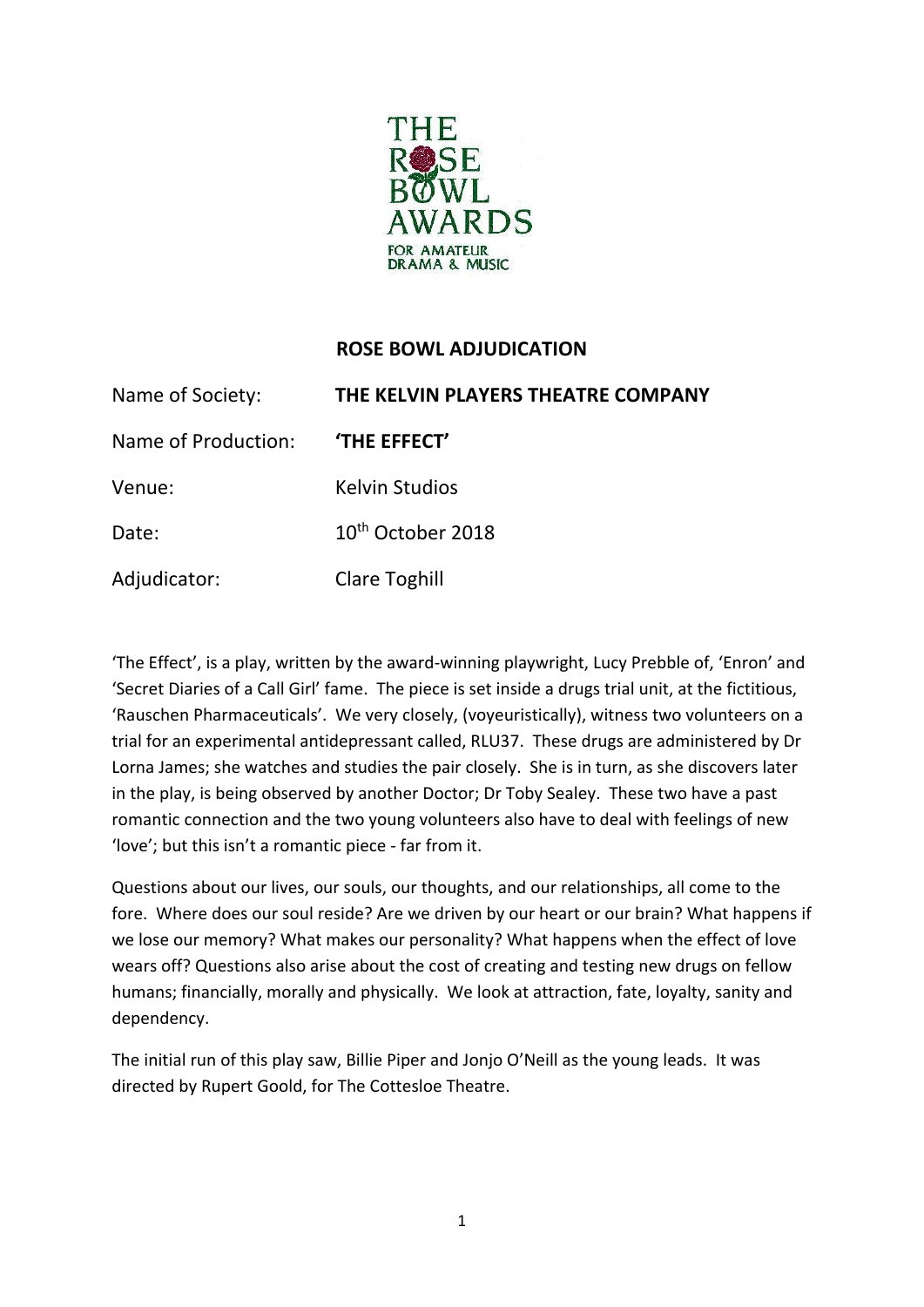(From the Kelvin Player's Programme):

"The play was inspired by real life events when in 2006; a drug trial in North London went horribly wrong. Six male volunteers suffered horrific side effects including organ failure and lost fingers and toes. It exposed the risks of taking part in such trials." Mat Rees, (Director).

This was a crucial detail to have included in the programme and it speaks for itself.

**PRESENTATION/ SETTING – DESIGN AND DÉCOR: Bronwyn Grover: SET CONSTRUCTION: Jonny Wilkinson and Team:** The entire action took place in a traverse-staged setting. It provided an absolute feeling of intimacy. It is interesting to think that the audience on both sides of the staging will have perhaps witnessed quite different shows; this is always a byproduct of traverse staging – there are many little moments that will be missed by one half of the audience, yet witnessed by the other. The actors did very well and we weren't aware of any conscious 'turning' to include the other half of the audience at any point.

The white-washed space incorporated quite a narrow strip of flooring, which was painted grey and was bordered with a blue, thick line on one side and red on the other. Seating, such as two banquettes, were used to store the medical props and sheets and blankets. These were easily shifted around the acting space to create different locations within the clinic. Two stools were used in a similar way. This space was clinical and sparse and flanked on either side by the audience in two-tiers of seating. There were four small flights of steps providing access to the seats and there was a boundary of rope, which encircled the entire space and provided a safety rail, of sorts for the audience. At either end of the space there were two white-washed emergency exits and these were used as the entrances and exits for all four cast members throughout the production. Two projector screens were positioned, one each above the heads of the audience on either side. I have never seen the space at the Kelvin Player's Studio used in this way and the totally immersive concept, which occurred from the moment we stepped foot through the 'clinic' door, was fabulous. It was exciting to sit so close to the actors and to feel a part of the action in this way. Superb work.

**LIGHTING: DESIGN: Neil Bonnet & Kath Farnaby. OPERATION: Kris Hallet:** The projector screens on either side of the space were used to full-effect: the initial logo which was emblazoned across the front of these to start; '**Raushen – your health is our goal'**. The projector screens were effective at announcing important moments, such as, '**EXPERIMENT BEGINS'**. Heart rate visuals were very effectively displayed. The Stroop test was good. The lighting on the audience was quite high throughout this production and this offered more intimacy to the production and another layer of meaning; we could watch each other's reactions to the proceedings on stage. A green light was used to bathe the set in an uneasy glow at many moments throughout, and this was the starting state for the play. Some icy, cold-blue lighting was used at various points throughout and this certainly heightened the intensity. Scan results were displayed with lots of information for the Doctors to pore over. A strobe effect of alternating red and green lights occurred as the final drugs dosage was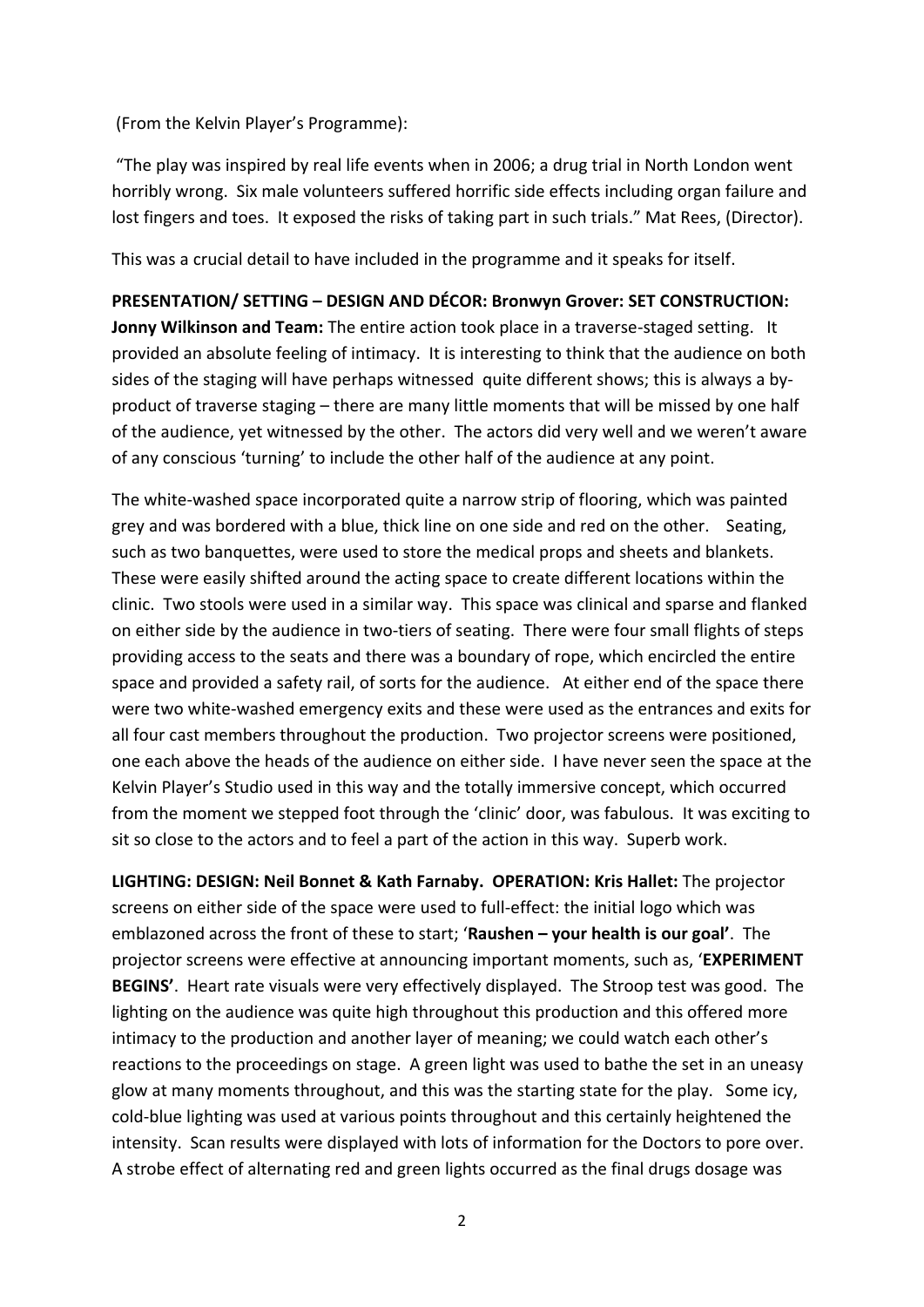been administered by Dr Lorna. Tristan started to have a seizure on the floor and the acting space was bathed in a darker, eerie, green light. Well done to this department.

**SOUND AND EFFECTS: Peter Spence & Adam Church:** There were many, many cues for this production! The voiceovers were all perfectly-timed and the volume of these was spot-on. The production commenced with the introductory welcome from Raushen, this was followed with the sound of footsteps and this intensified our anticipation. There were several sound effects to play; bells, footsteps, chimes, heartbeats. Unpleasant and discordant sounds added to the discomfort. The intensity of the discordant buzzing noises reached a peak just prior to the 'Pause' for the interval. The sound helped to immerse us into the world of Raushen and it jarred and irritated us just under the surface of our own consciousness. Some of the sound effects were so subtle that it was possible to have missed them, but the low rumbles certainly added to the heightening tension towards the climactic ending of the play. Excellent input from this department, well done.

**COSTUME: Mary McCallum & Marta Yazbek:** As the audience first entered, Connie and Tristan were already in-situ. I am not sure that Connie would have worn the red outfit she was initially wearing as she waited. This consisted of a red blouse and fitted, pencil skirt with black T-bar shoes which seemed incongruous with the character and her later outfit consisting of skinny faded jeans and a checked oversized shirt - seemed more appropriate, (although she could have changed this outfit to show the passing of the days?) I think even if Connie was to wear a smart work-type of outfit, it wouldn't be red or particularly garish – so I found this to be an interesting choice.

Tristan wore a baggy, denim jacket with patches of flags, (of the countries he had presumably visited), stitched on the back panel. This was supposed to represent the pride he had taken in his previous wanderlust and travels, but again, I found it hard to imagine this character wearing a jacket like this. It seemed a little over-stated, even for Tristan. He wore this over relaxed shorts. His full beard and man-bun were very in-keeping with how we might imagine Tristan to look.

Both Connie and Tristan wore dark grey track trousers and hoodies, over a white T-shirt and trainers. These were identical and very neat. The grey hoodies came off just before the interval /pause in the experiment; they were both in plain, white T-shirts following this.

Dr Lorna was always immaculate. To start, she wore a fitted, fawn-coloured jacket over a black pencil skirt, black boots and her long hair pinned up. She wore glasses and often carried a clipboard. Later she wore a fitted, red dress.

Dr Toby wore a smart, light grey suit, a checked shirt, a tie, tan shoes, glasses and a staff lanyard around his neck. Later, he wore a red, casual jacket over a sweater and chinos.

**PROPS: Kate Buchan & Satadru Mukherjee:** The props were essential and authentic, which was pleasing. Dr Lorna had to deal with the most of these props; her clipboard was like her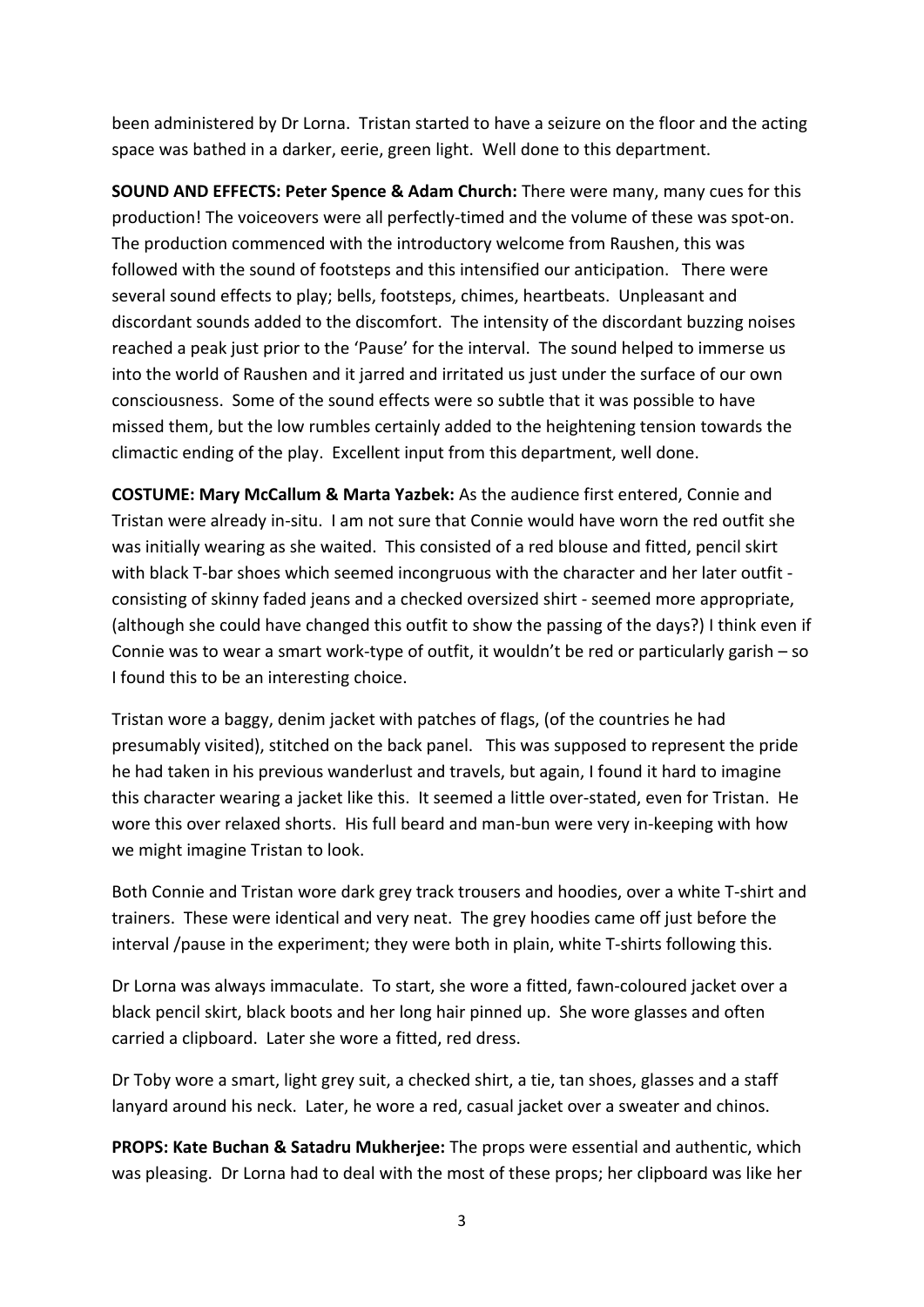personal shield. She used real medical instruments to check the volunteer's eyes, to take their blood pressure and so forth. The little stainless steel kidney-shaped dishes held swabs and the like and little trays were used for the biscuits and juice. The fake blood was very bright.

**STAGE MANAGEMENT: Lucy Payne & Fran Lewis:** It was very pleasing how the four actors took total control of the acting space and between them arranged and re-arranged the furniture on set. There were many, many configurations for them to remember and this was all performed without a hitch. The numerous props were concealed in several locations and the entire show ran smoothly and professionally.

**DIRECTION: Mat Rees:** This is totally immersive theatre; from the moment we entered through the door, we knew that we were going to witness this journey of Tristan and Connie; they were already there, in the acting space; completely immersed in their own thoughts, on their phones. This was a pleasing way to start. Connie and Tristan were seated back to back in the waiting area of the clinic and their lack of interaction was effective; as was their very self-conscious self-containment. There was a definite, uncomfortable silence as we waited for the play to begin; the door we had entered through was closed by the House Manager and we were given a lovely, long pause before the action started. It was interesting to watch some of the audience members twitch! The voiceover welcoming us to Raushen then followed – this was another immersive detail and a creative use of some simple technology, which brought the audience even deeper into the action. The authoritative voice told us to turn off our phones, take no photos, and warned us that this production may leave a mark on us too; feelings of loneliness, excitement or anger might occur, but that we were to enjoy our visit to Raushen. This was a nice touch.

What was exciting about this production was the element of real-time. We were waiting for things to happen alongside the characters; the blood pressure gauging took a few moments – we waited. The drawing of, 'blood' was a little fiddly – we waited. There was a sense of reality with the uncomfortable silences, the fidgeting; the marking of time as the experiment continued. I have to say that the taking of 'blood' section was so realistic, that it made me feel squeamish! This was superbly handled. The use of space was exceptionallywell handled. The size of the acting space was deliberately small, in order to recreate the intimacy of the clinic environs. The set was simple; mainly the two full-length banquettes, which were used as beds, couches, seats, storage and so on. By simply turning them to face a different direction, a new room or space was created. This is very much a play of words, thoughts and emotions, the set must freely allow this – and it did here. The traverse nature of the staging meant that the characters had to be consistently mindful of both sides of the audience; however this never became an obvious issue. A good deal of, 'choreography' has to be done with the moves and positioning during the rehearsal process if this is to appear natural, so well done. Decisions had been made here to make Tristan from the South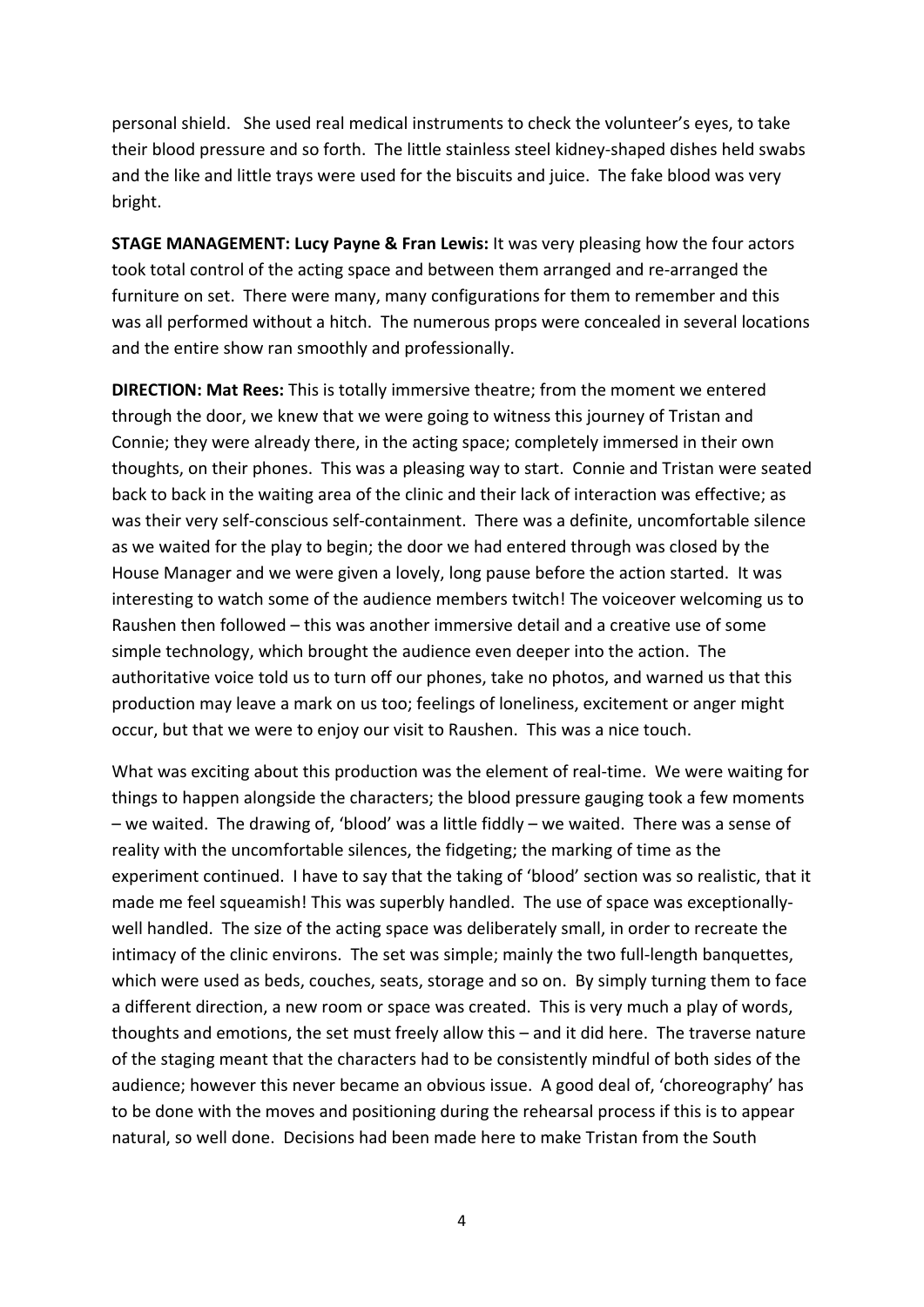English coast and not from Ireland as the script indicates – this removed the need for Tristan to speak with an Irish accent throughout.

The entire play script had been broken down into very clearly defined units or sections. These sections made complete sense and blackouts often followed them, to provide a clear indication of a change of tone, or thread. The section where Connie and Tristan recognised and acted upon their newly-charged feelings of desire for one another was superbly handled. Their dialogue overlapped when describing their accelerated libidos to Dr Lorna, as a build-up to the next section. The tension whilst they texted each other, the admission of love and the realisation of this passion under the sheets was all sensitively shown, before we were treated to a tableaux-style, quick-fire round of snippets from their rapidlyblossoming relationship; the, "Where will we live?", the "Ask me who is in charge" sentiment followed by the declaration of love. The rhythm underlying this whole section was bubbling beneath the dialogue and it was highly effective. The several flashbacks, memories we witnessed were very clearly defined as such and there was no confusion at all regarding the plot. The arguments between Connie and Tristan were superb; the dialogue came to life with all of its natural rhythm as they overlapped each other's words and constantly interrupted one other. The meaning of each word was conveyed with this truthful acting and appreciation of each and every tiny word spoken by the characters. Connie sponge-bathed Tristan under the sheets – it would have better if she could have used water in a bowl to do this. Having Connie use her mobile phone at the same time as masturbating Tristan was comical and conveyed the practical nature of their nowrelationship. She was quick and efficient with the wet wipes afterwards. The use of splitscreen freeze-frames in the final scene was effective – Tristan and Connie were bathed in a pale, yellow light as they 'froze' still and Lorna and Toby 'came to life' opposite them. The casting for this production was spot-on.

## **THE CAST:**

**CONNIE HALL: Martha Holly:** We first saw Connie as she was waiting for the Doctor to arrive. Seated on a banquette, she was poised, yet a little restless. Her mobile phone provided her with some distraction, yet she was not fully engaged with it. When she heard the footsteps of the doctor, she smoothed herself down in anticipation, and sat to attention. She clearly cared about giving off the right impression. When she was first quizzed by Dr Lorna, Connie tried to appear to 'know' the answers and she did this with pleasing facial expressions which let us know that she was guessing. Her comic timing was perfect – little moments of humour were brought to the fore, with Martha's subtlety; before sneaking a feel of Tristan's urine sample pot, she took a split second to look askance and this neatlyframed the moment for us. As her, 'blood' was taken, she reacted very naturally, as one might if they are squeamish. This is an actor very adept at truthfulness on stage. Martha acts with such ease, and with depth of emotion. Connie's chats with Tristan near the start of the play, as they were getting to know more about each other were very life-like and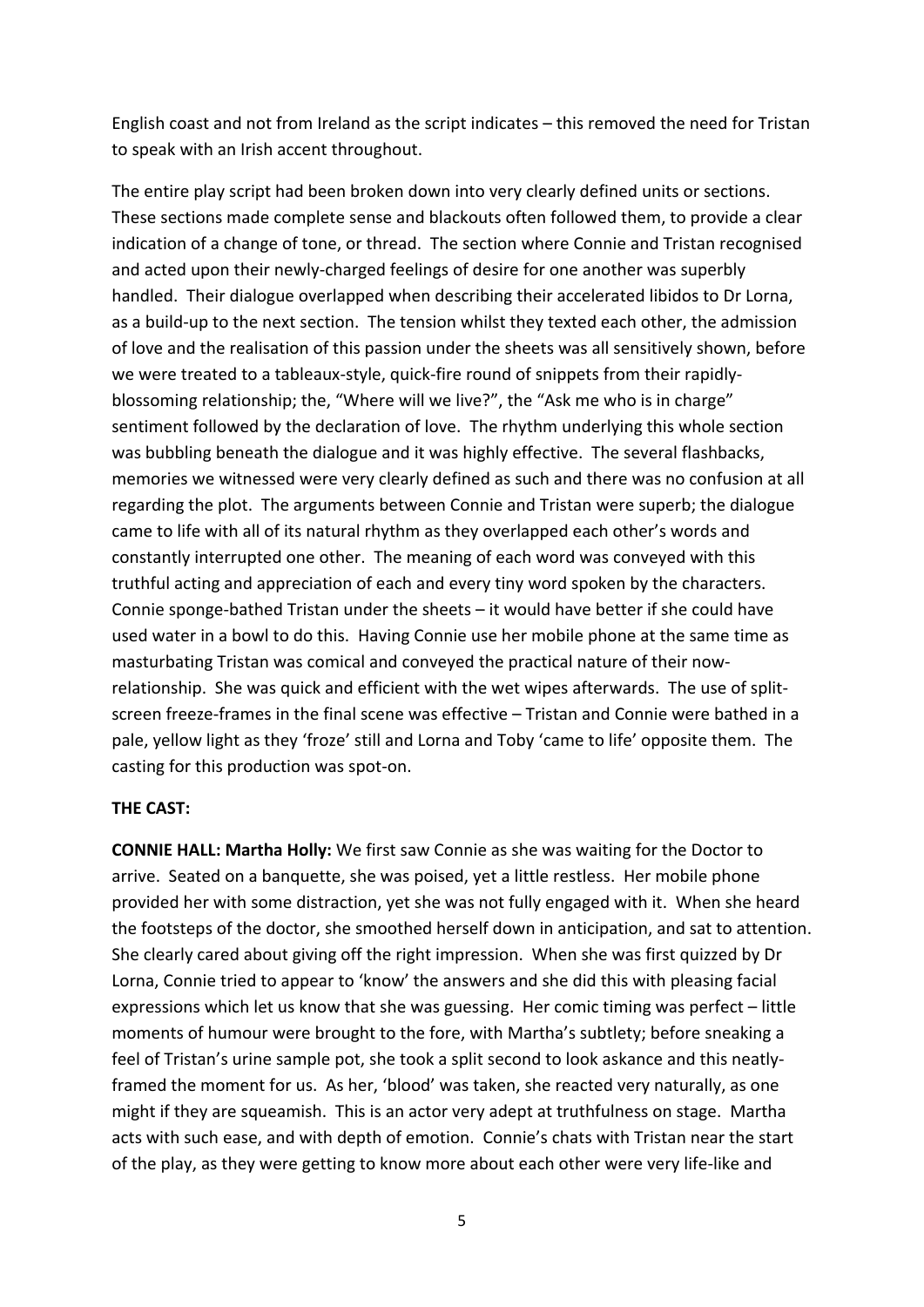natural; there was nothing neither obvious, nor laboured here. Connie was sincere and a bit geeky in her desire to well in the Stroop test. Connie paced up and down when Dr Lorna described the, 'Dry Cleaners' example. She felt a need to prove to the Doctor that she was indeed a clever individual who was studying Psychology at university, and then she doubted herself, "What would a normal mind do?" After Dr Lorna's lengthy Bungee Jump joke, Connie tried to make the Dr feel better after an awkward pause and a lack of natural laughter. Connie's recollection of her supermarket shopping dream was played with distaste for her own lack of imagination. Connie relaxed into the scene with Tristan in the disused warehouse as they shared a cigarette. The dialogue ran very freely here, "Yes…no…" Connie found the 'Movie Speed' reference really amusing and we did too. Connie wasn't overly-sentimental when she recounted her name being written in the wet sand by previous lovers – the contact between them here was utterly believable. As the drug dosage increased, Connie became more breathless and paced around more. She became more and more energised, intense and angry. Her chat with Dr Lorna saw her impatient, yet she maintained a wide-eyed childishness; a sort of comical fear of what Dr Lorna was saying to her, whilst she confided in her too. When Dr Lorna told her that Tristan was on the placebo drug, she tried so hard to get her head around it. Connie was sad for Tristan as the play neared its conclusion; he was hunched over and not in a good way. Connie was supremely patient with Tristan as he was healing in a hospital bed. She gently informed him that he had, 'Transient Global Amnesia' and fed him yoghurt. He complained of having continuous ball ache and she relieved him under the sheets; this was sensitively portrayed. Connie and Tristan left the hospital; not ecstatic, but okay. This was an extremely intelligently-formed characterisation and Martha gave us a Connie worth believing in and rooting for.

**TRISTAN FREY: Joe Chadney:** He was charming in a louche, immature way. He is a young lad, who thinks that he has seen a bit of the world and he attempts to convey a casual, nonchalance; this has cracks in it too though, and at times we can see the lost, young boy beneath all of his chat and laughter and so there was a sense of vulnerability about him, which was truly exacerbated by the end of the play. When he was first quizzed by the Doctor, he leant forward over his knees whilst seated on the banquette; he reported, "No", to each question about allergies and illnesses; he did this with an air of self-congratulation before saying, "Done well there then. Full marks for me". This was funny because he was so relatable – lots of us have done this to some extent. Joe won us over immediately and this was crucial; this way we were all concerned about his welfare and intrigued to follow him on this journey. He was charming and confident. He flirted with Dr Lorna in a cocky, but fun way, "You know, you're an attractive woman, Dr James." He flirted with Connie in a gentle, jokey way too, when he asked to see her freshly-achieved urine sample. She touched his, he replied, "OOOh, you'll have to be my friend now." When Dr Lorna took his blood pressure, he tried to contain his restless energy and he offered her a carefree, slightly-hooded-eyed-expression. As the experiment progressed he appeared more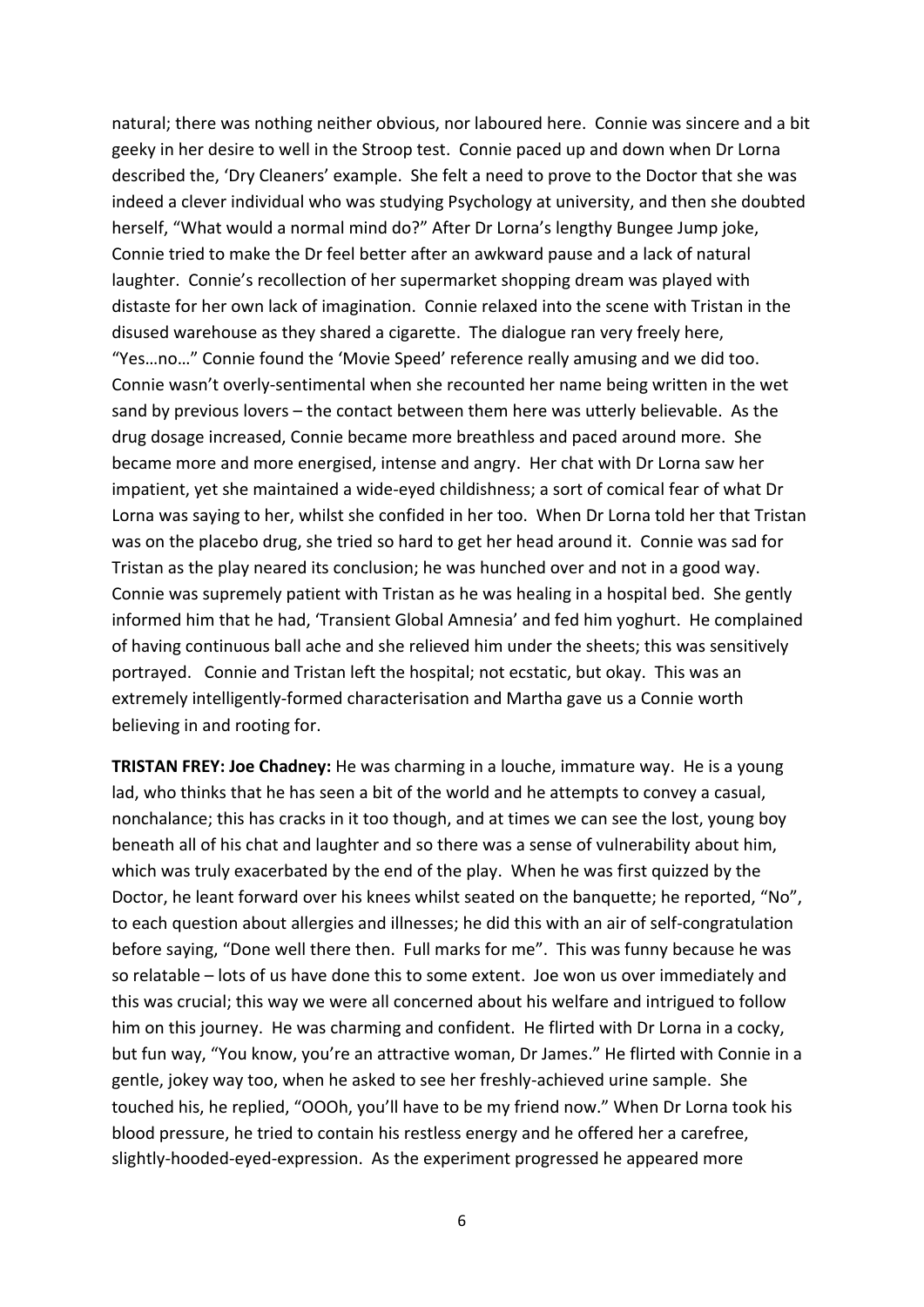unimpressed, but retained a little sheepishness still. His vocal flippancy was great, as we could tell that some of it was masking his own vulnerability, "Thanks but I can't. If I'm one biscuit up and you're one biscuit down that could throw out all of medical science." This got a good laugh from the audience. It suited him to joke with Connie this way at the start – he was trying to impress her. Later, he didn't worry about sneaking out for a cigarette. Tristan enjoyed the word, 'BREASTS' in the Stroop test; this was amusing. When they had broken out into the warehouse to have a cigarette, Tristan's energy became a little wilder, he became a little looser. He drove this scene with Connie and the smoking, pacing and flirting was a welcome relief for us all; we needed these characters to break-out from the intense experiment for a moment or two. We were with them. Tristan stood with his feet wider apart and he was visibly more relaxed. Joe spoke with a modern, less-enunciated drawl, with his lips closer together. "You're disappointed I believe in God because you like me! Thank you Lord". This was a fabulous line.

The script called for a tap dance, with noticeboard pins in his shoes. Here, Joe gave us a more contemporary routine, complete with jazz hands, before waltzing Connie around. They had fun together. Tristan's physicality enabled us to see how he was faring on this strange journey; he became more shaky and agitated with each increased drug dosage. His physical playing of this role was outstanding; he hopped on the spot, shook his hands out, paced up and down, and smoothed his hands through his hair. Verbally, he roared, he stuttered, he angrily whispered. His re-telling of the ink blot joke was brilliant. The reveal of his harlequin boxer shorts was comedic and well-timed! "I don't care. Be sick in mouth. I'll eat it up." This was a very funny line that he spoke in desperation to Connie. He broke Connie's phone. They fought. He pushed her to the floor. He was horrified at this. Later he appeared even more distraught; wringing his hands again but now with his shoulders hunched forwards. His seizure on the ground was most believable and alarming and his shaking whilst curled in the foetal position made us feel very sorry for him. He couldn't be arsed to do up his shoelace, and a flicker of the old Tristan darted across his face at this. Well done on a brilliant characterisation.

**Dr LORNA JAMES: Elizabeth Madgwick:** Dr Lorna is a complex character; so full of contradictions. Her intensity was evident from the start as she tried to attempt to conduct the experiment with a controlled perfection. As the play gathered momentum, she realised that she could not control the two, young volunteers and her façade weakened, and we saw glimpses of her past, which threatened to de-rail her. Her appearance was consistently immaculate, (until the end of the play). Dr Lorna used a storage area inside one of the banquettes really well, there were several medical props that she needed from this location and she handled it all very deftly. She coped well with Tristan's playful nature at the start and threw back witty one-liners his way, with a twinkle in her eye; "I've seen it all before". She pursed her lips when she was concentrating on a medical activity with the volunteers. Her repeated counting backwards from 5 became more chilling as the experiment progressed. The taking of, 'blood' was expertly-handled. She carefully put on a white glove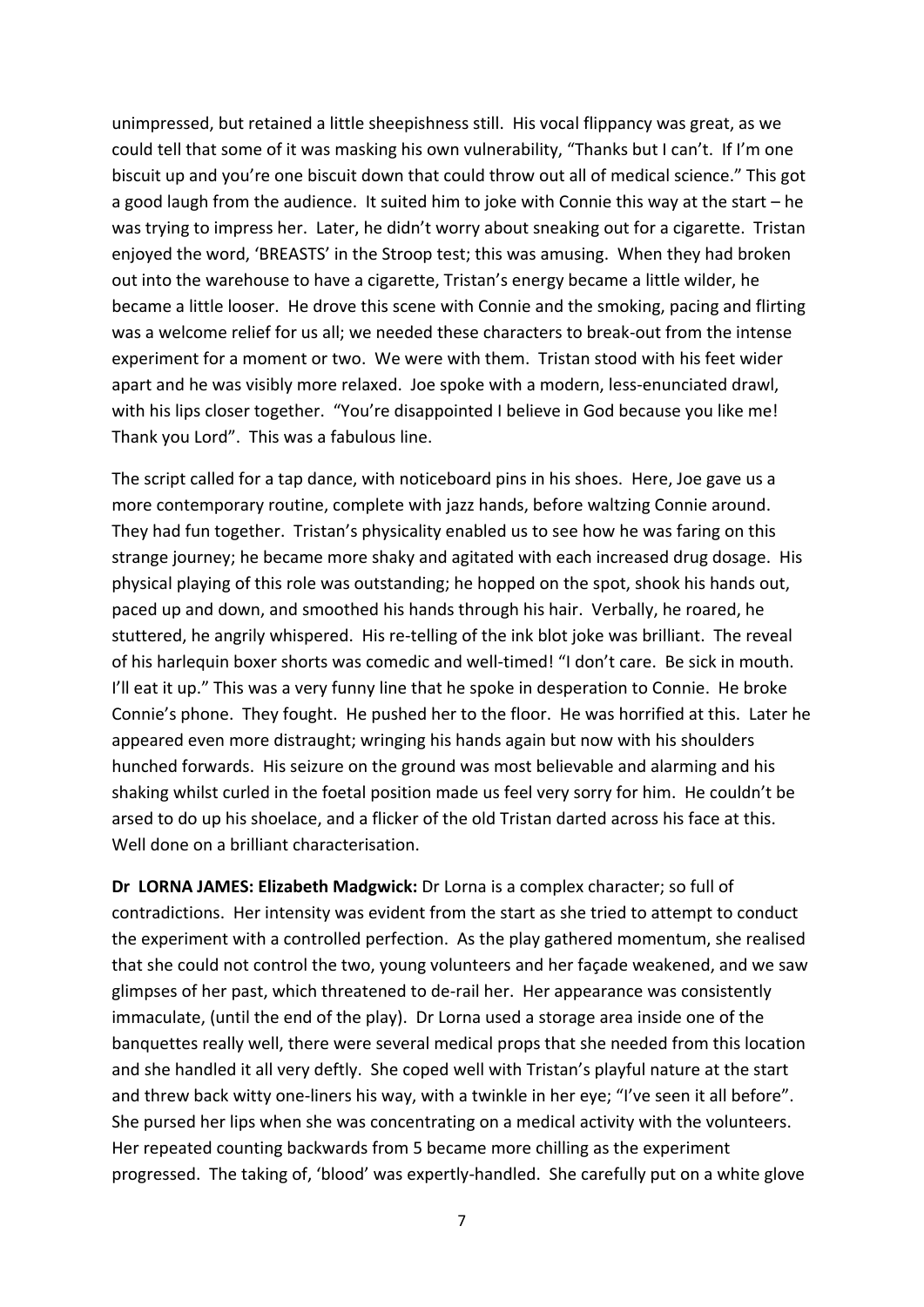and pressed gently onto the small tube attached to Tristan and then Connie's arms. The red liquid filled the tube and looked really effective. She swabbed both volunteers quickly. She showed a maternal softness when Connie faltered during the Stroop Test as she reassured her that it wasn't that kind of test. She had a gentle smile at times like these. Elizabeth possess a wonderful articulation when she speaks as if she is tasting the words she is speaking; this was evident during the 'Dry Cleaner's' analogy she reiterated to Connie. She paced this section of dialogue beautifully. Dr Lorna dropped tiny details of herself into the conversations with the volunteers, "My background's in psychotherapy". She probably shouldn't be sharing details about herself in this way and it showed us that she was a real and vulnerable person too; with a past. Her Bungee Jumping science joke was superbly delivered; Elizabeth moved her hands and fingers to delicately emphasise her words; her use of gesture was very distinctive.

Her line to Dr Toby after his first entrance, "I monitor everything", showed us that there was a deeper tension running between these two characters. As she became reacquainted with Dr Toby, she attempted to look interested in his new partner and his kids, but then she softened as they spoke of a mutual ex-colleague. She looked searchingly at his face before he self-consciously scuttled off stage. When Dr Lorna found Tristan and Connie in the Warehouse, she wasn't furious; more quietly outraged that she had lost control over them. When she told them to go and rest their brains she did so with that same, almost maternal concern, but mixed with an uncomfortable edginess, before blackout and then lighting herself a cigarette, whilst suppressed sobs of emotion rose up through her as a voiceover of her thoughts attempted to calm her down. Her deriding comment, "Oh that's very Exeter" regarding an experiment involving kettles and ducklings, was perfectly timed and delivered and there were several sniggers rippling across the auditorium. From this point on, Dr Lorna started to become physically more stressed. She started to compulsively wring her hands together.

At the start of the second ,'act', Dr Lorna was skittish yet horrified at Dr Toby's request to see the scar on her thigh. Her eyes conveyed the many emotions which were hiding just under the surface of this complex character. Her following conversation with Connie took on a more intimate feel, as she quizzed Connie about the removal of her medical box; Dr Lorna was very absorbing to watch. There was softness to her searching words as she showed some patience towards Connie's situation. A key moment from this superb performance was when she confided in Connie. They sat with their knees almost touching and Dr Lorna spoke candidly and intimately about her past. She became more childlike, vulnerable. She challenged Dr Toby fully, with a questioning bite to her words, why was he testing her, she implored, as she also hinted that he may be responsible for the start of her own depressive episodes. Her eyes seemed to bore into the side of his face as she inclined towards him and quizzed his past intentions. This was very well done. For the final drugs dosage, Dr Lorna was far less composed; she seemed much frailer. Weak and a little wobbly on her feet – it was clear that all was not well. Her eye levels had dropped towards the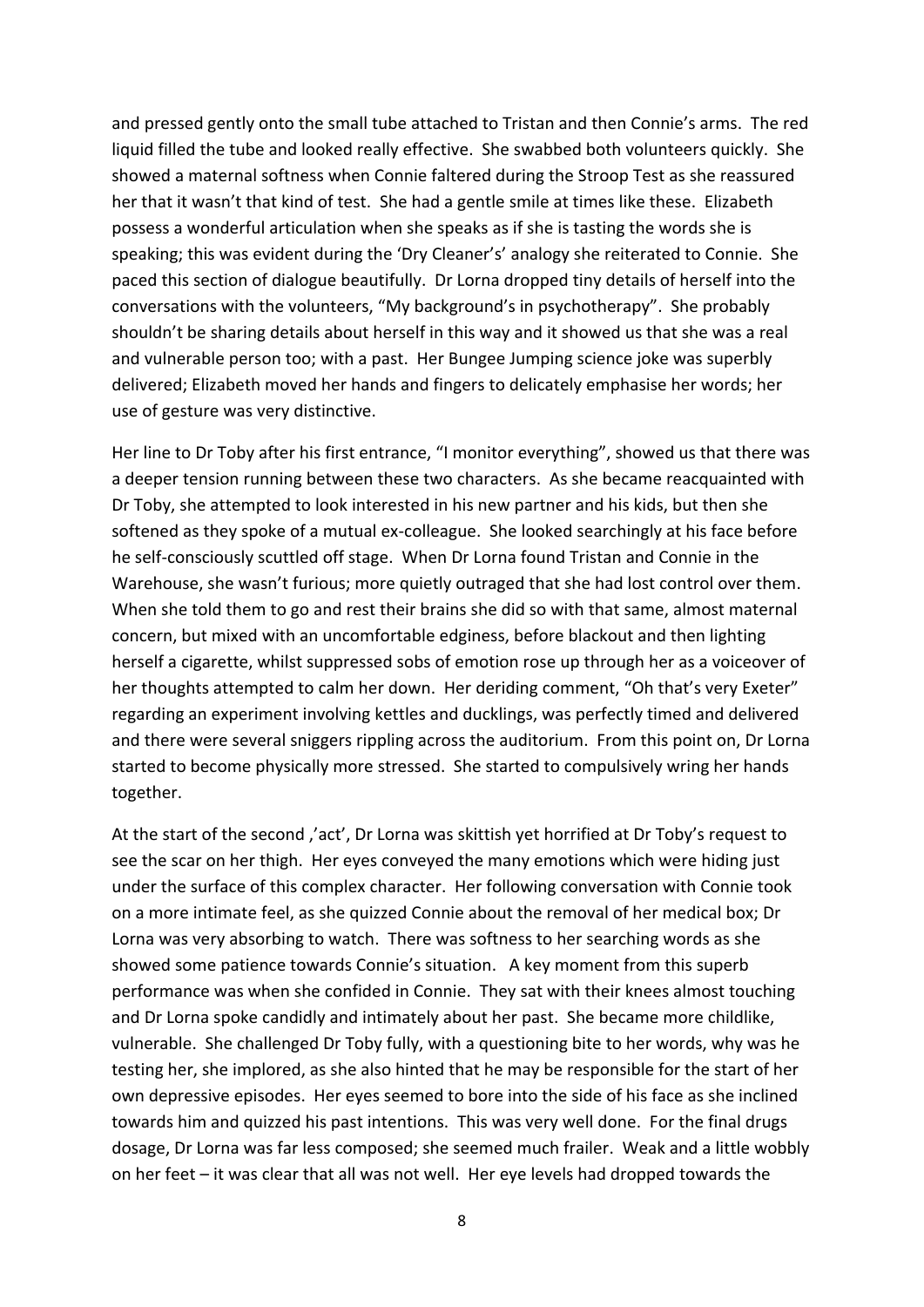floor. After Tristan's seizure, she very openly showed signs of madness herself. She cautiously trod, barefoot now, across the space with the same brain in a bucket. Her hair was dishevelled and she was jacket-less for the first time. She wore no gloves to pick up the brain, in fact, she cradled it in her cupped hands, "All we are is this 3lb lump of jelly". She was desperate, hunched as she spoke her words about decaying bodies and minds, whilst grimacing and laughing maniacally. We saw a figure under the sheets of a second bed, then we saw a glimpse of her face peeking out from under the sheet – it felt wrong; everything was wrong for her. She was in the foetal position, imploring that she didn't have enough skin. She wriggled to the edge of her bed, sobbing quietly. The play ended with Lorna downing the pills that Toby left for her - Her mouth in a grimace; her hair over her face in thick strands; ugly sobbing. She counted them down silently, as if in a stuck groove of habitual behaviour. She sobbed heavily into her hands – broken. END EXPERIMENT. Thank you for such an engaging and outstanding performance.

**Dr. Toby Sealey: Alex Knibb:** He entered the space with an air of authority and lightly quizzed Dr Lorna on the details of Phase 1 of the experiment. He didn't hesitate to pick Dr Lorna up on the height measurements she was unnecessarily taking of the volunteers at this stage; we could clearly read who was in charge here. There was an awkward tension between them. His speech at an 'industry event' was superbly delivered. He had the air of a politician as he walked slowly around the space with purpose and poise. As he addressed us very directly, it was very easy to follow his every word; we were hanging on his every word actually. He used the props with ease; putting on rubber gloves and taking out a human brain from the metal bucket he'd brought with him. He emphasised the words, "There are diseases of the brain". As he spoke, he pinched his pen between his fingers and thumb and he rounded it all up with thanks to his afore-mentioned Dad, whilst glaring at the brain in his hands. His interest in the scan results of his patients was tangible. Later, minus his jacket, his conversations with Lorna intensified. He kept his cool whilst explaining to her that Tristan wasn't on placebo and that they were indeed also testing Dr Lorna as the practitioner. He then stood, arms folded, solid, un-swayed and self-assured. Their eyecontact was powerful. This character is blessed with some punchy lines of dialogue and not a single syllable went to waste here; "This is why I get annoyed, Lorna. You cling to the mystery. You celebrate it almost…You don't want to be curable, you want to make it grand and tragic, it doesn't have to be. "He is unshakable in his belief of anti-depressant pharmaceuticals. He raised his voice with a steady power to tell Dr Lorna that her lack of wanting help was infuriating. He quickly regained his normal volume and told Lorna that she was a good doctor. Alex performed this role with a good deal of sympathy and sensitivity; yet he remained calm and composed throughout. He performed using very expressive hands, which appeared to both delicate and strong. His tentative, "Hey you", to Lorna as she lay writhing in bed, seemed to be very typical of his behaviour. Ever the practical guy, "I'll do my best to be back tomorrow". This was a very pleasing performance.